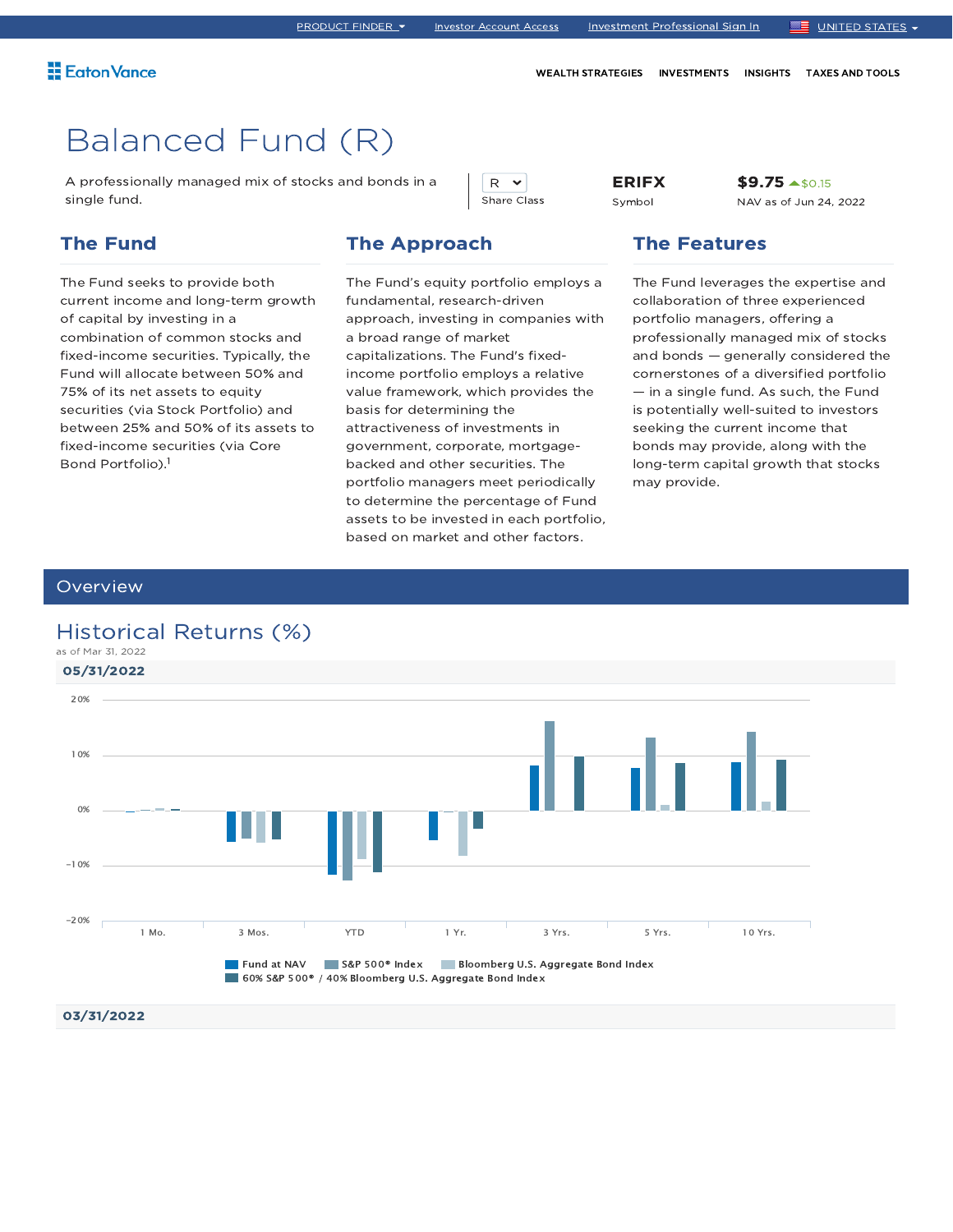

**Fund at NAV CONSIDER S&P 500® Index CONSIDERATION** Bloomberg U.S. Aggregate Bond Index 60% S&P 500® / 40% Bloomberg U.S. Aggregate Bond Index

| 05/31/2022                                                         |         |         |          |         |       |       |       |
|--------------------------------------------------------------------|---------|---------|----------|---------|-------|-------|-------|
| <b>Fund at NAV</b>                                                 | $-0.39$ | $-5.70$ | $-11.63$ | $-5.43$ | 8.33  | 7.86  | 8.92  |
| S&P 500° Index <sup>2</sup>                                        | 0.18    | $-5.16$ | $-12.76$ | $-0.30$ | 16.42 | 13.38 | 14.39 |
| Bloomberg U.S. Aggregate Bond Index <sup>3</sup>                   | 0.64    | $-5.86$ | $-8.92$  | $-8.22$ | 0.00  | 1.17  | 1.71  |
| 60% S&P 500° / 40% Bloomberg U.S. Aggregate Bond Index             | 0.37    | $-5.36$ | $-11.15$ | $-3.34$ | 9.96  | 8.68  | 9.39  |
| 03/31/2022                                                         |         |         |          |         |       |       |       |
| <b>Fund at NAV</b>                                                 | 1.12    | $-5.24$ | $-5.24$  | 5.90    | 11.16 | 9.85  | 9.19  |
| S&P 500 <sup>®</sup> Index <sup>2</sup>                            | 3.71    | $-4.60$ | $-4.60$  | 15.65   | 18.91 | 15.98 | 14.63 |
| Bloomberg U.S. Aggregate Bond Index <sup>3</sup>                   | $-2.78$ | -5.93   | $-5.93$  | $-4.15$ | 1.69  | 2.14  | 2.24  |
| 60% S&P 500 <sup>®</sup> / 40% Bloomberg U.S. Aggregate Bond Index | 1.12    | $-5.07$ | $-5.07$  | 7.50    | 12.13 | 10.58 | 9.76  |

Past performance is no guarantee of future results. Investment return and principal value will fluctuate so that shares, when redeemed, may be worth more or less than their original cost. Performance is for the stated time period only; due to market volatility, the Fund's current performance may be lower or higher than quoted. Returns are historical and are calculated by determining the percentage change in net asset value (NAV) with all distributions reinvested. Returns for other classes of shares offered by the Fund are different. Performance less than or equal to one year is cumulative. Total return prior to the commencement of the class reflects returns of another Fund class. Prior returns are adjusted to reflect applicable sales charge (but were not adjusted for other expenses). If adjusted for other expenses, returns would be lower. The share class has no sales charge.

## Fund Facts

as of May 31, 2022

| Performance<br>Inception         | 04/01/1932                                        |
|----------------------------------|---------------------------------------------------|
| <b>Investment Objective</b>      | Current income and long-term growth of<br>capital |
| <b>Total Net Assets</b>          | \$947.5M                                          |
| <b>Expense Ratio<sup>4</sup></b> | 1.20%                                             |
| <b>CUSIP</b>                     | 277905147                                         |

| <b>Microsoft Corp</b>            | 4.44 |
|----------------------------------|------|
| <b>Apple Inc</b>                 | 4.39 |
| Alphabet Inc - CL C              | 3.94 |
| Amazon.com Inc                   | 3.07 |
| AbbVie Inc                       | 1.68 |
| Coca-Cola Co                     | 1.60 |
| Visa Inc                         | 1.44 |
| <b>Anthem Inc.</b>               | 1.28 |
| United States Treasury Note/Bond | 1.27 |
| <b>Sempra Energy</b>             | 1.25 |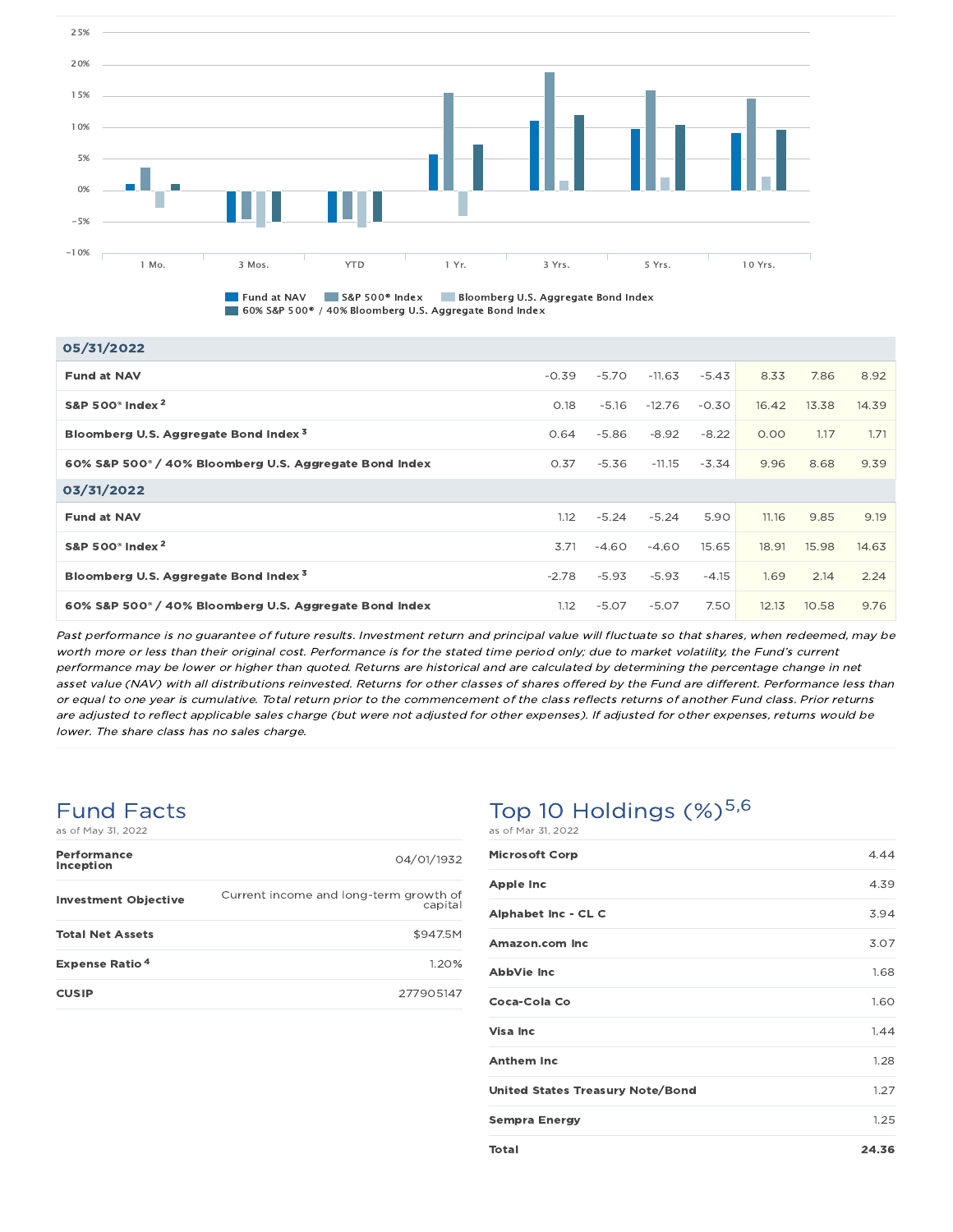## Morningstar Rating™

of May 31, 2022

| <b>Time Period</b> | Rating | Funds in<br>Allocation--50% to 70% Equity<br>Category |
|--------------------|--------|-------------------------------------------------------|
| Overall            | ****   | 706                                                   |
| 3 Years            | ***    | 706                                                   |
| 5 Years            | ****   | 645                                                   |
| 10 Years           |        | 475                                                   |

The Morningstar Rating™ for funds, or "star rating", is calculated for managed products (including mutual funds and exchange-traded funds) with at least a three-year history. Exchange-traded funds and open-ended mutual funds are considered a single population for comparative purposes. It is calculated based on a Morningstar Risk-Adjusted Return measure that accounts for variation in a managed product's monthly excess performance, placing more emphasis on downward variations and rewarding consistent performance. The top 10% of products in each product category receive 5 stars, the next 22.5% receive 4 stars, the next 35% receive 3 stars, the next 22.5% receive 2 stars, and the bottom 10% receive 1 star.

The Overall Morningstar Rating for a managed product is derived from a weighted average of the performance figures associated with its three-, five-, and 10-year (if applicable) Morningstar Rating metrics. The weights are: 100% three-year rating for 36-59 months of total returns, 60% five-year rating/40% three-year rating for 60-119 months of total returns, and 50% 10-year rating/30% five-year rating/20% three-year rating for 120 or more months of total returns. While the 10-year overall star rating formula seems to give the most weight to the 10-year period, the most recent three-year period actually has the greatest impact because it is included in all three rating periods. Star ratings do not reflect the effect of any applicable sales load. Hollow stars denote Morningstar Extended Performance Ratings and are considered estimates based on the performance of the fund's oldest share class, adjusted for fees and expenses.

©2022 Morningstar. All Rights Reserved. The information contained herein: (1) is proprietary to Morningstar and/or its content providers; (2) may not be copied or distributed; and (3) is not warranted to be accurate, complete or timely. Neither Morningstar nor its content providers are responsible for any damages or losses arising from any use of this information.

### Portfolio Management

| <b>Charles Gaffney</b>     | Managed Fund since 2009 |
|----------------------------|-------------------------|
| Vishal Khanduja, CFA       | Managed Fund since 2017 |
| <b>Brian S. Ellis, CFA</b> | Managed Fund since 2017 |

Portfolio profile subject to change due to active management. Percentages may not total 100% due to rounding. Fund invests in one or more affiliated investment companies (Portfolios). Unless otherwise noted, references to investments are to the aggregate holdings of the Fund, including its pro rata share of each Portfolio in which it invests.

## About Risk:

The value of investments held by the Fund may increase or decrease in response to economic, and financial events (whether real, expected or perceived) in the U.S. and global markets. The value of equity securities is sensitive to stock market volatility. As interest rates rise, the value of certain income investments is likely to decline. Investments in debt instruments may be affected by changes in the creditworthiness of the issuer and are subject to the risk of non-payment of principal and interest. The value of income securities also may decline because of real or perceived concerns about the issuer's ability to make principal and interest payments. Contractual restrictions may impede the Fund's ability to buy or sell loans and loans may be subject to an extended settlement process. Investments in foreign instruments or currencies can involve greater risk and volatility than U.S. investments because of adverse market, economic, political, regulatory, geopolitical, currency exchange rates or other conditions. The Fund is exposed to liquidity risk when trading volume, lack of a market maker or trading partner, large position size, market conditions, or legal restrictions impair its ability to sell particular investments or to sell them at advantageous market prices. The impact of the coronavirus on global markets could last for an extended period and could adversely affect the Fund's performance. No fund is a complete investment program and you may lose money investing in a fund. The Fund may engage in other investment practices that may involve additional risks and you should review the **Fund prospectus** for a complete description.

1. Prior to 5/1/15, Portfolio name was Eaton Vance Investment Grade Income Portfolio.

2. S&P 500® Index is an unmanaged index of large-cap stocks commonly used as a measure of U.S. stock market performance. S&P Dow Jones Indices are a product of S&P Dow Jones Indices LLC ("S&P DJI") and have been licensed for use. S&P® and S&P 500® are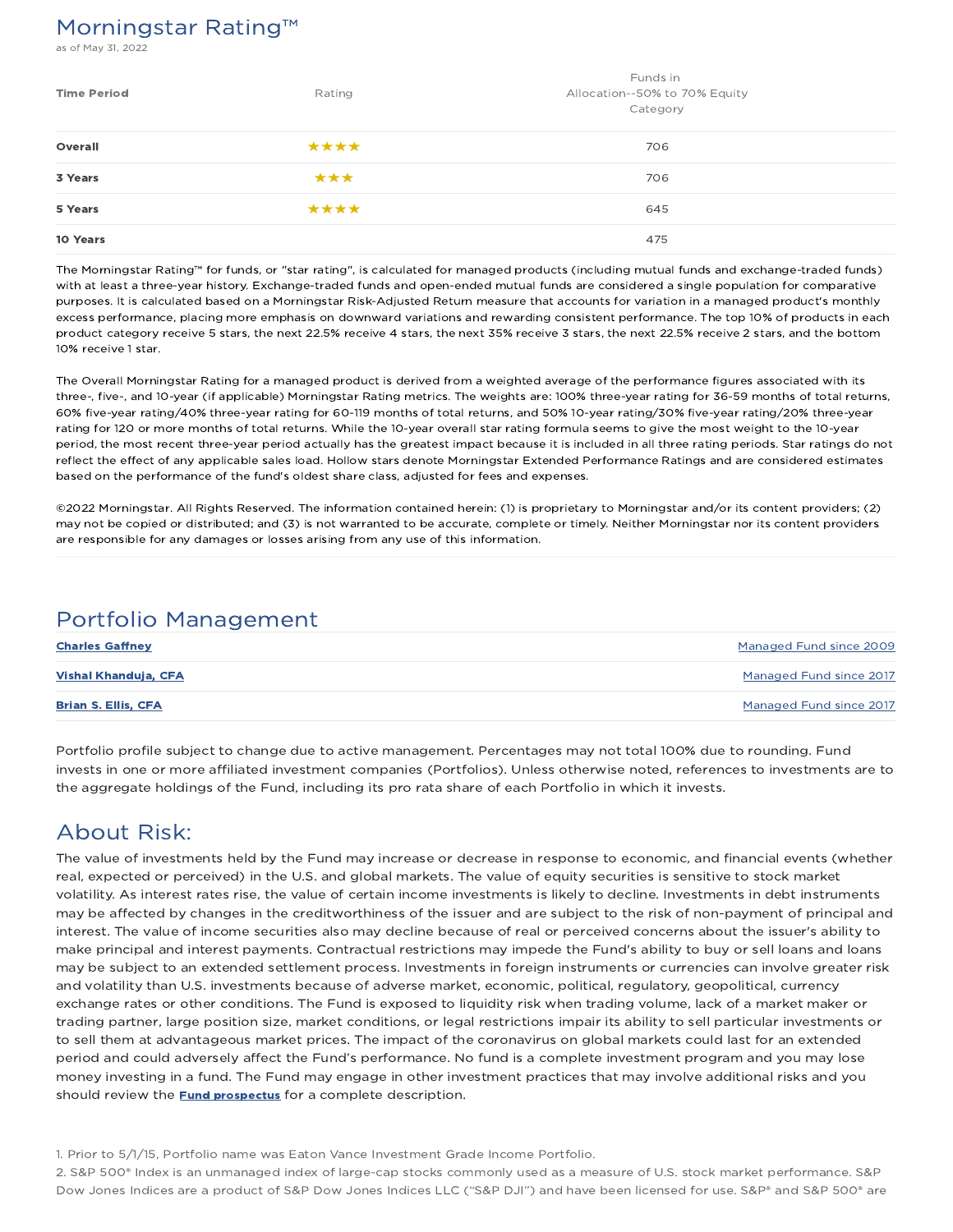registered trademarks of S&P DJI; Dow Jones® is a registered trademark of Dow Jones Trademark Holdings LLC ("Dow Jones"); S&P DJI, Dow Jones and their respective affiliates do not sponsor, endorse, sell or promote the Fund, will not have any liability with respect thereto and do not have any liability for any errors, omissions, or interruptions of the S&P Dow Jones Indices. Unless otherwise stated, index returns do not reflect the effect of any applicable sales charges, commissions, expenses, taxes or leverage, as applicable. It is not possible to invest directly in an index. Historical performance of the index illustrates market trends and does not represent the past or future performance of the fund.

3. Bloomberg U.S. Aggregate Bond Index is an unmanaged index of domestic investment-grade bonds, including corporate, government and mortgage-backed securities. Unless otherwise stated, index returns do not reflect the effect of any applicable sales charges, commissions, expenses, taxes or leverage, as applicable. It is not possible to invest directly in an index. Historical performance of the index illustrates market trends and does not represent the past or future performance of the fund.

4. Source: Fund prospectus.

5. Top 10 Holdings excludes cash and equivalents.

6. Percent of total net assets.

### Performance

## Historical Returns (%)



03/31/2022 **Fund at NAV S&P 500® Index Bloomberg U.S. Aggregate Bond Index** 1 Mo. 3 Mos. YTD 1 Yr. 3 Yrs. 5 Yrs. 10 Yrs. -10% -5% 0% 5% 10% 15% 20% 25%

60% S&P 500® / 40% Bloomberg U.S. Aggregate Bond Index

| 05/31/2022                                             |         |         |          |         |       |       |       |
|--------------------------------------------------------|---------|---------|----------|---------|-------|-------|-------|
| <b>Fund at NAV</b>                                     | $-0.39$ | $-5.70$ | $-11.63$ | $-5.43$ | 8.33  | 7.86  | 8.92  |
| S&P 500 $^{\circ}$ Index $^{2}$                        | 0.18    | -5.16   | $-12.76$ | $-0.30$ | 16.42 | 13.38 | 14.39 |
| Bloomberg U.S. Aggregate Bond Index <sup>3</sup>       | 0.64    | -5.86   | $-8.92$  | $-8.22$ | 0.00  | 1.17  | 1.71  |
| 60% S&P 500° / 40% Bloomberg U.S. Aggregate Bond Index | 0.37    | $-5.36$ | $-11.15$ | $-3.34$ | 9.96  | 8.68  | 9.39  |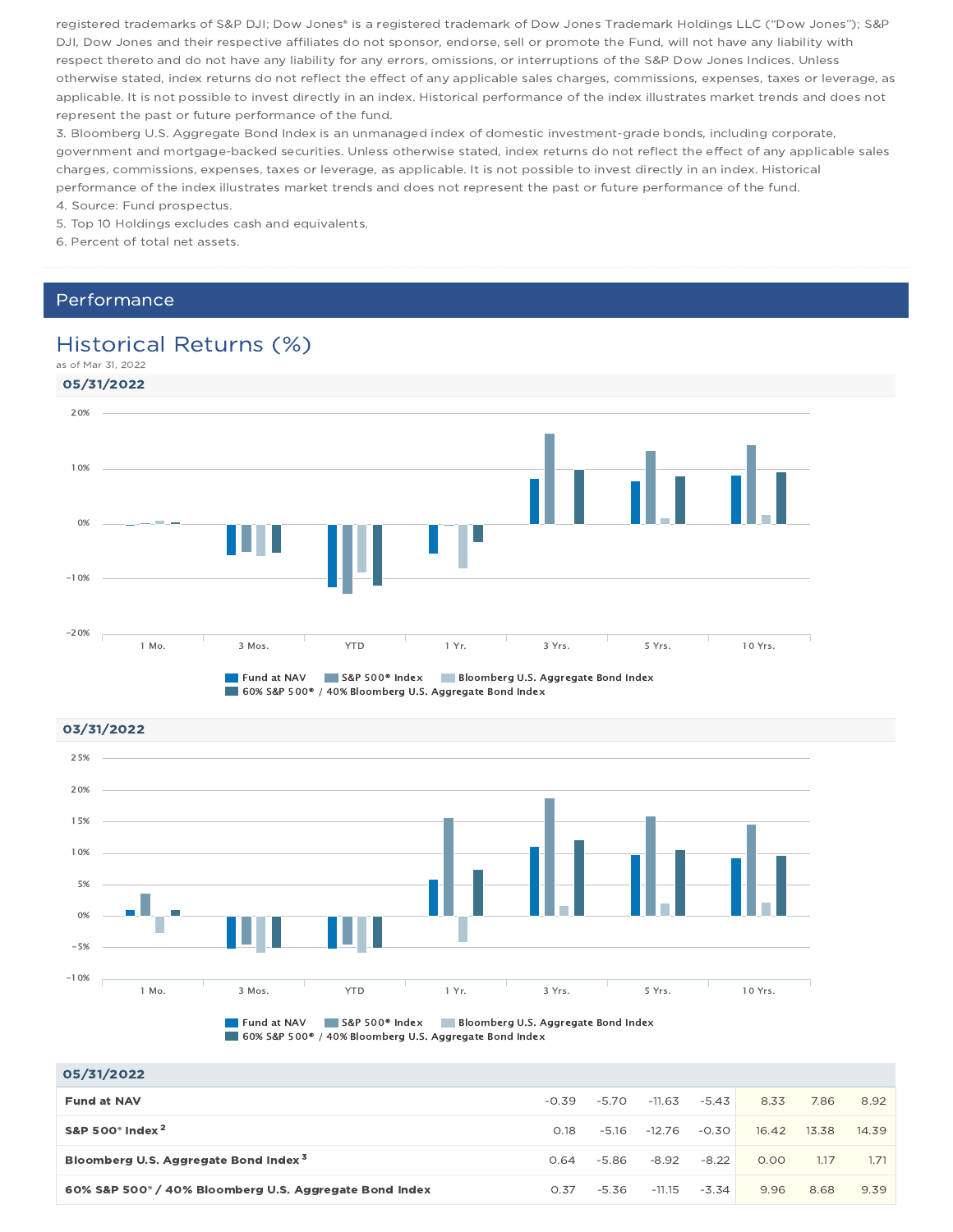| 03/31/2022                                                         |         |         |         |         |       |       |       |
|--------------------------------------------------------------------|---------|---------|---------|---------|-------|-------|-------|
| <b>Fund at NAV</b>                                                 | 1.12    | $-5.24$ | $-5.24$ | 5.90    | 11.16 | 9.85  | 9.19  |
| S&P 500 $^{\circ}$ Index $^{2}$                                    | 3.71    | $-4.60$ | $-4.60$ | 15.65   | 18.91 | 15.98 | 14.63 |
| Bloomberg U.S. Aggregate Bond Index <sup>3</sup>                   | $-2.78$ | $-5.93$ | $-5.93$ | $-4.15$ | 1.69  | 2.14  | 2.24  |
| 60% S&P 500 <sup>®</sup> / 40% Bloomberg U.S. Aggregate Bond Index | 1.12    | $-5.07$ | $-5.07$ | 7.50    | 12.13 | 10.58 | 9.76  |

Past performance is no guarantee of future results. Investment return and principal value will fluctuate so that shares, when redeemed, may be worth more or less than their original cost. Performance is for the stated time period only; due to market volatility, the Fund's current performance may be lower or higher than quoted. Returns are historical and are calculated by determining the percentage change in net asset value (NAV) with all distributions reinvested. Returns for other classes of shares offered by the Fund are different. Performance less than or equal to one year is cumulative. Total return prior to the commencement of the class reflects returns of another Fund class. Prior returns are adjusted to reflect applicable sales charge (but were not adjusted for other expenses). If adjusted for other expenses, returns would be lower. The share class has no sales charge.

## Calendar Year Returns (%)

|                                                                    | 2012  | 2013    | -2014       | 2015 2016 |       | - 2017   | 2018    | 2019          | -2020-            | 2021        |
|--------------------------------------------------------------------|-------|---------|-------------|-----------|-------|----------|---------|---------------|-------------------|-------------|
| <b>Fund at NAV</b>                                                 |       |         |             |           |       | $-13.22$ |         | $-3.61$ 23.31 | 13.89             | 13.71       |
| S&P 500 <sup>°</sup> Index <sup>2</sup>                            | 16.00 | 32.39   | 13.69       | 1.38      | 11.96 | 21.83    |         |               | -4.38 31.49 18.40 | 28.71       |
| Bloomberg U.S. Aggregate Bond Index <sup>3</sup>                   | 4.21  | $-2.02$ | 5.97        | 0.55 2.65 |       | 3.54     | 0.01    | 8.72          | 7.51              | $-1.54$     |
| 60% S&P 500 <sup>®</sup> / 40% Bloomberg U.S. Aggregate Bond Index | 11.31 |         | 17.56 10.62 | 1.28      | 8.31  | 14.21    | $-2.35$ | 22.18         |                   | 14.73 15.86 |

### Fund Facts

| <b>Expense Ratio<sup>4</sup></b> | 120%       |
|----------------------------------|------------|
| <b>Performance Inception</b>     | 04/01/1932 |
| <b>Distribution Frequency</b>    | Quarterly  |

## Yield Information

| as of May 31, 2022              |       |
|---------------------------------|-------|
| <b>Distribution Rate at NAV</b> | 0.77% |
| SEC 30-day Yield <sup>7</sup>   | 112%  |

### Risk Measures (3 Year)<sup>8</sup>  $6.05 M_{\odot}$   $21, 2022$

| as UI May UI, ZUZZ            |         |
|-------------------------------|---------|
| Alpha (%)                     | $-2.44$ |
| <b>Beta</b>                   | 0.66    |
| R-Squared (%)                 | 94.95   |
| <b>Standard Deviation (%)</b> | 12.37   |
| <b>Sharpe Ratio</b>           | 0.62    |

# Morningstar Rating™

as of May 31, 2022

| Rating | Funds in<br>Allocation--50% to 70% Equity<br>Category |
|--------|-------------------------------------------------------|
| ****   | 706                                                   |
| ***    | 706                                                   |
| ****   | 645                                                   |
|        | 475                                                   |
|        |                                                       |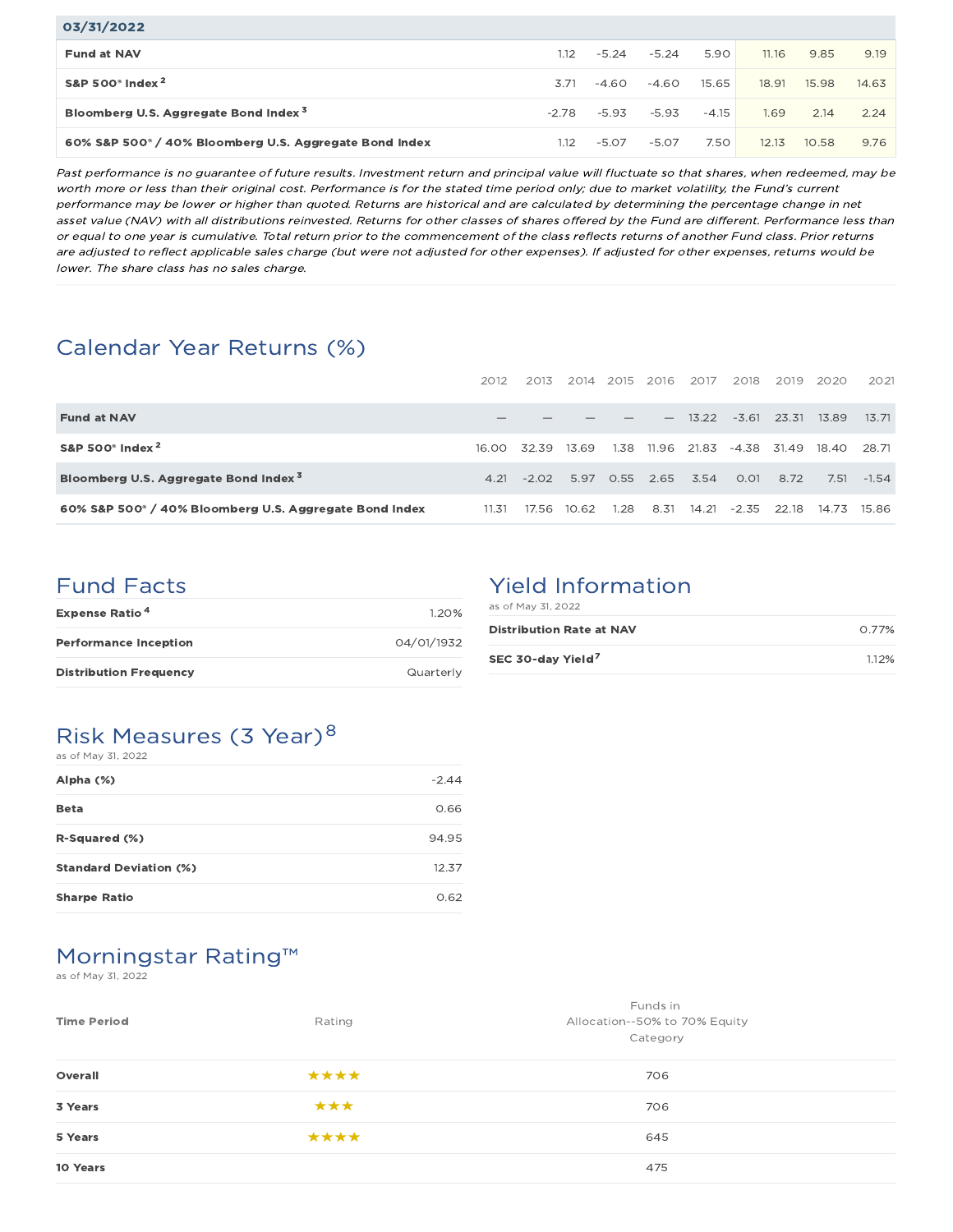The Morningstar Rating™ for funds, or "star rating", is calculated for managed products (including mutual funds and exchange-traded funds) with at least a three-year history. Exchange-traded funds and open-ended mutual funds are considered a single population for comparative purposes. It is calculated based on a Morningstar Risk-Adjusted Return measure that accounts for variation in a managed product's monthly excess performance, placing more emphasis on downward variations and rewarding consistent performance. The top 10% of products in each product category receive 5 stars, the next 22.5% receive 4 stars, the next 35% receive 3 stars, the next 22.5% receive 2 stars, and the bottom 10% receive 1 star.

The Overall Morningstar Rating for a managed product is derived from a weighted average of the performance figures associated with its three-, five-, and 10-year (if applicable) Morningstar Rating metrics. The weights are: 100% three-year rating for 36-59 months of total returns, 60% five-year rating/40% three-year rating for 60-119 months of total returns, and 50% 10-year rating/30% five-year rating/20% three-year rating for 120 or more months of total returns. While the 10-year overall star rating formula seems to give the most weight to the 10-year period, the most recent three-year period actually has the greatest impact because it is included in all three rating periods. Star ratings do not reflect the effect of any applicable sales load. Hollow stars denote Morningstar Extended Performance Ratings and are considered estimates based on the performance of the fund's oldest share class, adjusted for fees and expenses.

©2022 Morningstar. All Rights Reserved. The information contained herein: (1) is proprietary to Morningstar and/or its content providers; (2) may not be copied or distributed; and (3) is not warranted to be accurate, complete or timely. Neither Morningstar nor its content providers are responsible for any damages or losses arising from any use of this information.

## NAV History

| Date         | <b>NAV</b> | NAV Change |
|--------------|------------|------------|
| Jun 24, 2022 | \$9.75     | \$0.15     |
| Jun 23, 2022 | \$9.60     | \$0.08     |
| Jun 22, 2022 | \$9.52     | \$0.03     |
| Jun 21, 2022 | \$9.49     | \$0.11     |
| Jun 17, 2022 | \$9.38     | \$0.02     |
| Jun 16, 2022 | \$9.36     | $-$0.15$   |
| Jun 15, 2022 | \$9.51     | \$0.11     |
| Jun 14, 2022 | \$9.40     | $-$0.05$   |
| Jun 13, 2022 | \$9.45     | $-$0.25$   |
| Jun 10, 2022 | \$9.70     | $-$0.18$   |

## Distribution History 9

| Ex-Date      | Distribution | Reinvest NAV |
|--------------|--------------|--------------|
| Jun 09, 2022 | \$0.02370    | \$9.88       |
| Mar 09, 2022 | \$0.01940    | \$10.48      |
| Dec 09, 2021 | \$0.04930    | \$11.33      |
| Sep 09, 2021 | \$0.01330    | \$12.04      |
| Jun 09, 2021 | \$0.01880    | \$11.57      |
| Mar 09, 2021 | \$0.02060    | \$10.97      |
| Dec 10, 2020 | \$0.01390    | \$10.68      |
| Sep 09, 2020 | \$0.02160    | \$10.29      |
| Jun 09, 2020 | \$0.02820    | \$9.87       |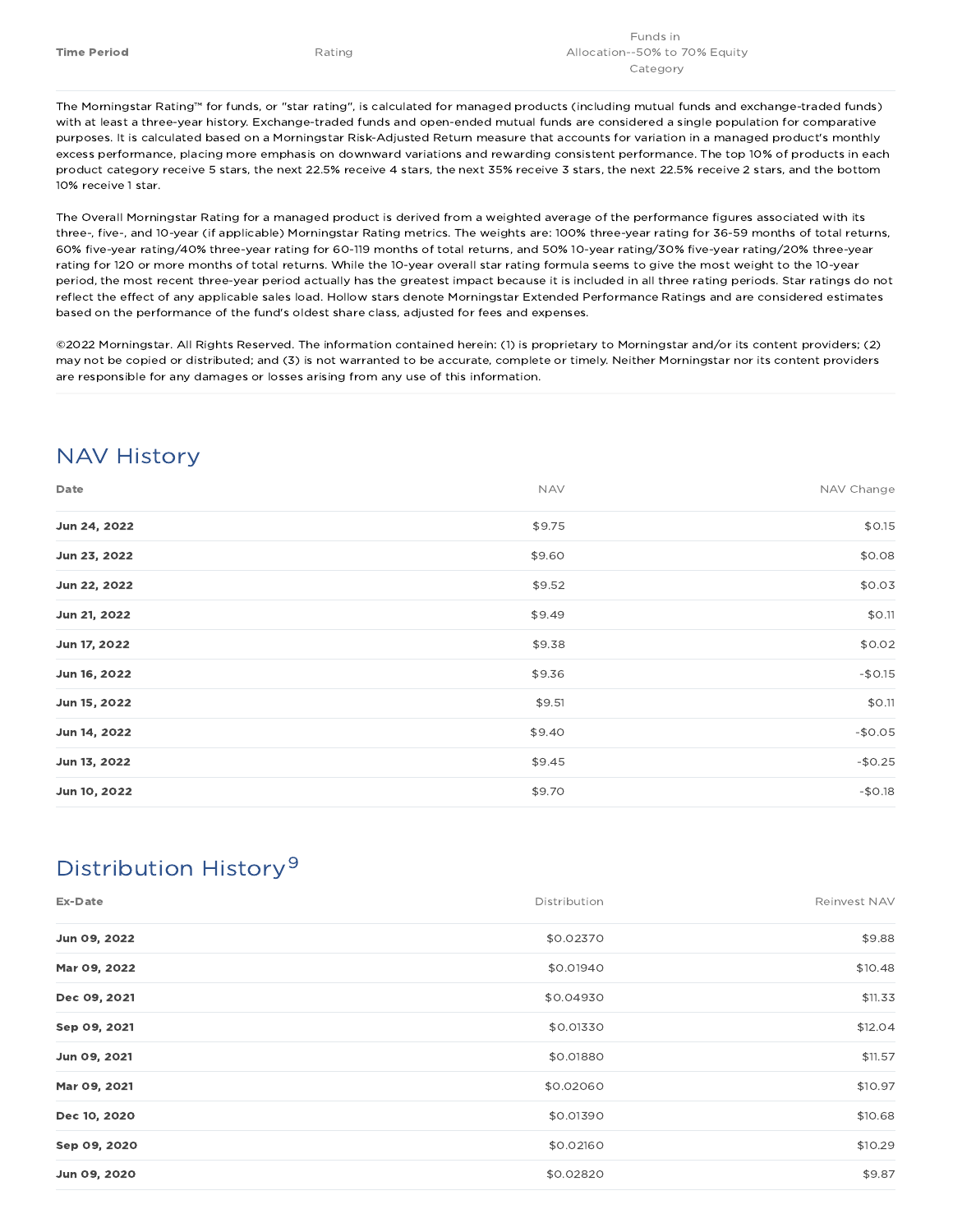| Ex-Date         | <b>Distribution</b> | Reinvest NAV |
|-----------------|---------------------|--------------|
| Mar 10, 2020    | \$0.03200           | \$9.29       |
| <b>View All</b> |                     |              |

No records in this table indicates that there has not been a distribution greater than .0001 within the past 3 years. Fund prospectus

## Capital Gain History<sup>9</sup>

| Ex-Date      | Short-Term | Long-Term | Reinvest NAV |
|--------------|------------|-----------|--------------|
| Dec 09, 2021 | \$0.08820  | \$0.72990 | \$11.33      |
| Dec 10, 2020 |            | \$0.07340 | \$10.68      |
| Aug 18, 2020 | \$0.02140  | \$0.08340 | \$10.31      |
| Dec 17, 2019 | \$0.03700  | \$0.16480 | \$9.75       |
| Aug 08, 2019 | \$0.00050  | \$0.04420 | \$9.57       |

No records in this table indicates that there has not been a capital gain greater than .0001 within the past 3 years. Fund prospectus

Portfolio profile subject to change due to active management. Percentages may not total 100% due to rounding. Fund invests in one or more affiliated investment companies (Portfolios). Unless otherwise noted, references to investments are to the aggregate holdings of the Fund, including its pro rata share of each Portfolio in which it invests.

## About Risk:

The value of investments held by the Fund may increase or decrease in response to economic, and financial events (whether real, expected or perceived) in the U.S. and global markets. The value of equity securities is sensitive to stock market volatility. As interest rates rise, the value of certain income investments is likely to decline. Investments in debt instruments may be affected by changes in the creditworthiness of the issuer and are subject to the risk of non-payment of principal and interest. The value of income securities also may decline because of real or perceived concerns about the issuer's ability to make principal and interest payments. Contractual restrictions may impede the Fund's ability to buy or sell loans and loans may be subject to an extended settlement process. Investments in foreign instruments or currencies can involve greater risk and volatility than U.S. investments because of adverse market, economic, political, regulatory, geopolitical, currency exchange rates or other conditions. The Fund is exposed to liquidity risk when trading volume, lack of a market maker or trading partner, large position size, market conditions, or legal restrictions impair its ability to sell particular investments or to sell them at advantageous market prices. The impact of the coronavirus on global markets could last for an extended period and could adversely affect the Fund's performance. No fund is a complete investment program and you may lose money investing in a fund. The Fund may engage in other investment practices that may involve additional risks and you should review the **Fund prospectus** for a complete description.

2. S&P 500® Index is an unmanaged index of large-cap stocks commonly used as a measure of U.S. stock market performance. S&P Dow Jones Indices are a product of S&P Dow Jones Indices LLC ("S&P DJI") and have been licensed for use. S&P® and S&P 500® are registered trademarks of S&P DJI; Dow Jones® is a registered trademark of Dow Jones Trademark Holdings LLC ("Dow Jones"); S&P DJI, Dow Jones and their respective affiliates do not sponsor, endorse, sell or promote the Fund, will not have any liability with respect thereto and do not have any liability for any errors, omissions, or interruptions of the S&P Dow Jones Indices. Unless otherwise stated, index returns do not reflect the effect of any applicable sales charges, commissions, expenses, taxes or leverage, as applicable. It is not possible to invest directly in an index. Historical performance of the index illustrates market trends and does not represent the past or future performance of the fund.

3. Bloomberg U.S. Aggregate Bond Index is an unmanaged index of domestic investment-grade bonds, including corporate, government and mortgage-backed securities. Unless otherwise stated, index returns do not reflect the effect of any applicable sales charges, commissions, expenses, taxes or leverage, as applicable. It is not possible to invest directly in an index. Historical performance of the index illustrates market trends and does not represent the past or future performance of the fund. 4. Source: Fund prospectus.

7. SEC 30-day yield is a standardized measure based on the estimated yield to maturity of a fund's investments over a 30-day period and is based on the maximum offer price at the date specified. The SEC 30-day yield is not based on the distributions made by the fund, which may differ. Distribution Rate at NAV is calculated by dividing the last distribution paid per share (annualized) by NAV. The Fund's monthly distribution may be comprised of ordinary income, net realized capital gains and returns of capital.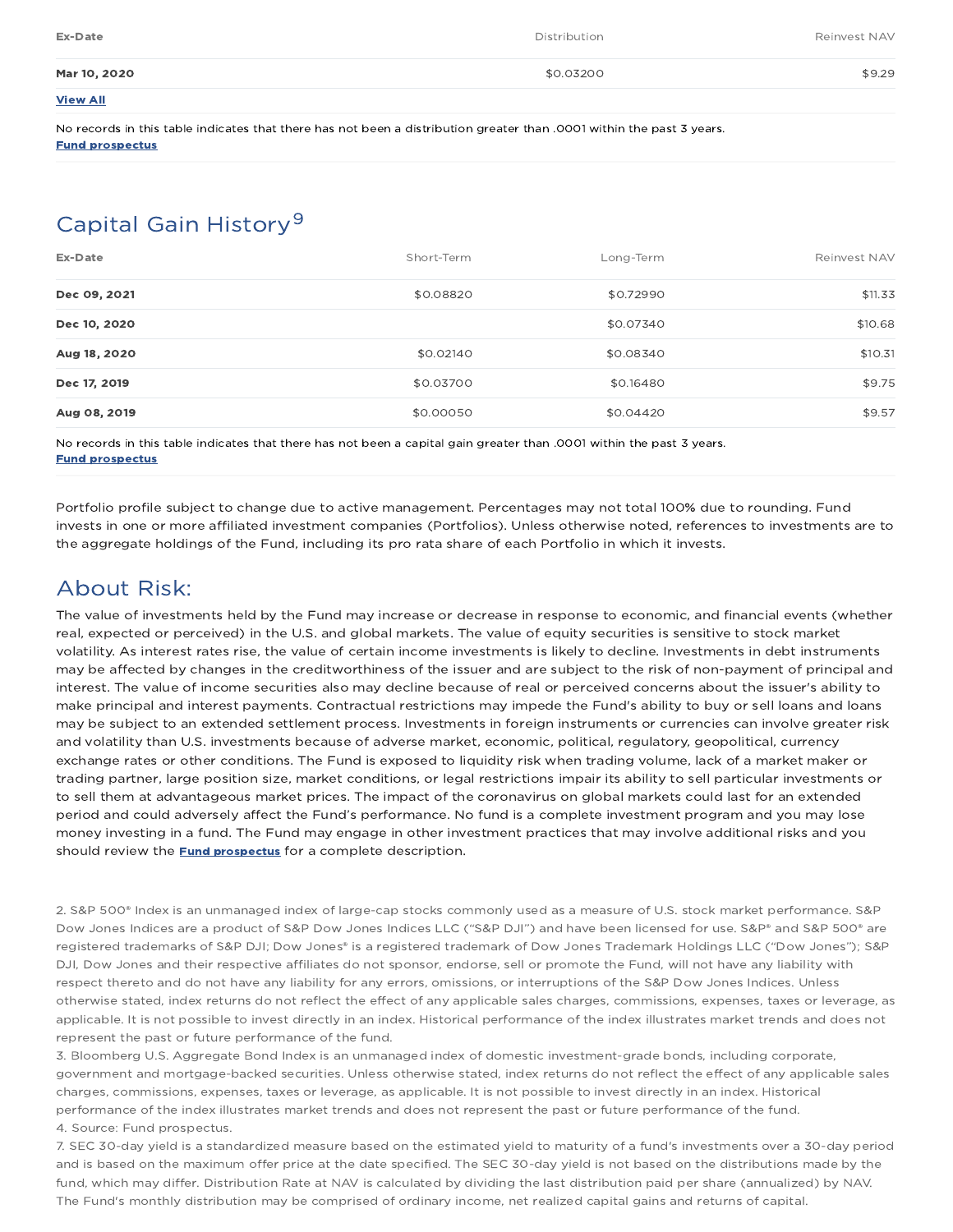8. Alpha measures risk-adjusted performance, showing excess return delivered at the same risk level as the benchmark. Beta measures the volatility of a fund relative to the overall market. R-Squared represents the percentage of the portfolio's movement that can be explained by the general movement of the market. Standard deviation measures the historic volatility of a fund. Sharpe Ratio uses standard deviation and excess return to determine reward per unit of risk.

9. A portion of the Fund's returns may be comprised of return of capital or short term capital gains. The Fund will determine the tax characteristics of all Fund distributions after the end of the calendar year and will provide shareholders such information at that time. Please consult your tax advisor for further information.

### Portfolio

### Asset Mix (%)<sup>6</sup> as of Mar 31, 2022

| <b>Stocks</b>                                | 62.38  |
|----------------------------------------------|--------|
| U.S. Common Stocks                           | 60.11  |
| Foreign Common Stocks                        | 2.02   |
| Preferred Stock                              | 0.25   |
| <b>Fixed Income</b>                          | 36.17  |
| Investment Grade Corporate Bonds             | 12.52  |
| U.S. Treasuries                              | 8.50   |
| <b>Asset Backed Securities</b>               | 3.42   |
| Mortgage Backed Securities                   | 3.43   |
| <b>Commercial Mortgage Backed Securities</b> | 4.50   |
| <b>Collateralized Mortgage Obligations</b>   | 0.99   |
| Other                                        | 2.81   |
| Cash                                         | 1.45   |
| <b>Total</b>                                 | 100.00 |

### GICS Sector Breakdown (%)<sup>10</sup> as of Mar 31, 2022

03/31/2022



| <b>Comm. Services</b>         | 9.75  | 9.36  |
|-------------------------------|-------|-------|
| <b>Consumer Discretionary</b> | 10.09 | 12.02 |
| <b>Consumer Staples</b>       | 7.04  | 6.08  |
| <b>Energy</b>                 | 2.91  | 3.87  |
| <b>Financials</b>             | 10.22 | 11.11 |
| <b>Health Care</b>            | 14.14 | 13.61 |
| <b>Industrials</b>            | 8.13  | 7.86  |
| <b>Information Technology</b> | 26.61 | 28.02 |
| <b>Materials</b>              | 2.62  | 2.62  |
| <b>Real Estate</b>            | 3.50  | 2.72  |
| <b>Utilities</b>              | 3.54  | 2.74  |
| Cash                          | 1.45  | 0.00  |

### Portfolio Statistics - Stock Portfolio

as of Mar 31, 2022

| <b>Average Market Cap</b>   | \$672.3B |
|-----------------------------|----------|
| <b>Price/Earnings Ratio</b> | 21.76    |
| Price/Book                  | 5.05     |

## Portfolio Statistics - Core Bond Portfolio

as of Mar 31, 2022

| <b>Average Coupon</b>   | 2.78%      |
|-------------------------|------------|
| <b>Average Maturity</b> | 13.46 vrs. |
| <b>Duration</b>         | 6.00 vrs.  |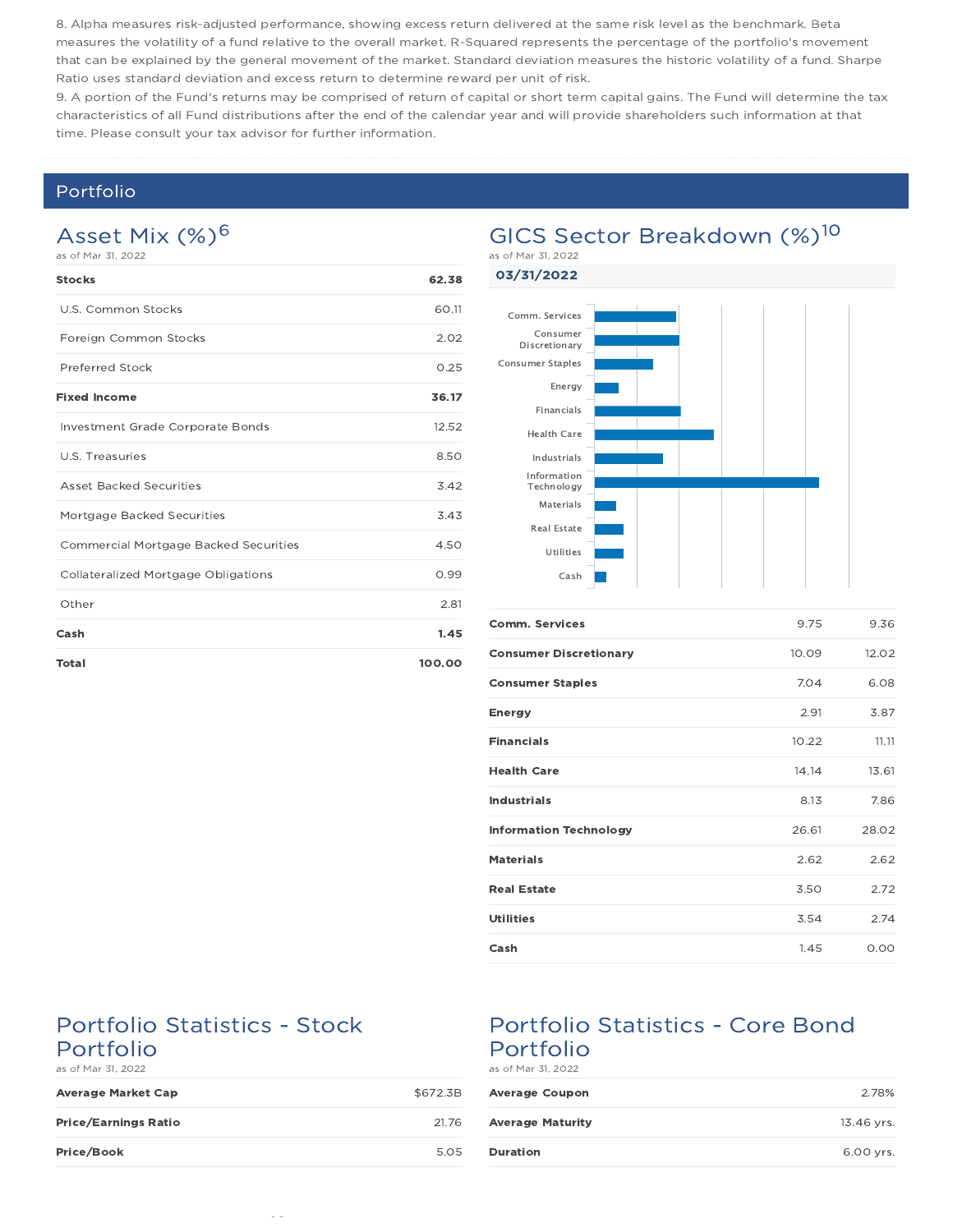## Credit Quality (%)<sup>12</sup>

03/31/2022 as of Mar 31, 2022



| <b>AAA</b>          | 38.67   |
|---------------------|---------|
| AA                  | 7.72    |
| A                   | 18.66   |
| <b>BBB</b>          | 23.43   |
| BB                  | 5.67    |
| в                   | 0.91    |
| <b>CCC or Lower</b> | 0.37    |
| <b>Not Rated</b>    | 5.53    |
| Cash                | $-0.97$ |
| <b>Total</b>        | 100.00  |

Ratings are based on Moody's, S&P or Fitch, or Kroll for securitized debt instruments only (such as asset-backed securities and mortgage-backed securities), as applicable. If securities are rated differently by the ratings agencies, the highest rating is applied. Ratings, which are subject to change, apply to the creditworthiness of the issuers of the underlying securities and not to the Fund or its shares. Credit ratings measure the quality of an issuance based on the issuer's creditworthiness, with ratings ranging from AAA, being the highest, to D, being the lowest based on S&P's measures. Ratings of BBB or higher by S&P, Fitch or Kroll (Baa or higher by Moody's) are considered to be investment-grade quality. Credit ratings are based largely on the ratings agency's analysis at the time of rating. The rating assigned to any particular security is not necessarily a reflection of the issuer's current financial condition and does not necessarily reflect its assessment of the volatility of a security's market value or of the liquidity of an investment in the security. Holdings designated as "Not Rated" are not rated by the national ratings agencies stated above.

## Fund Holdings<sup>6,13</sup>

as of Apr 30, 2022

| Holding               | Coupon Rate | <b>Maturity Date</b> | % of Net Assets |
|-----------------------|-------------|----------------------|-----------------|
| <b>Microsoft Corp</b> | 0.00%       |                      | 4.16%           |
| Apple Inc             | 0.00%       |                      | 4.12%           |
| Alphabet Inc - CL C   | 0.00%       |                      | 3.38%           |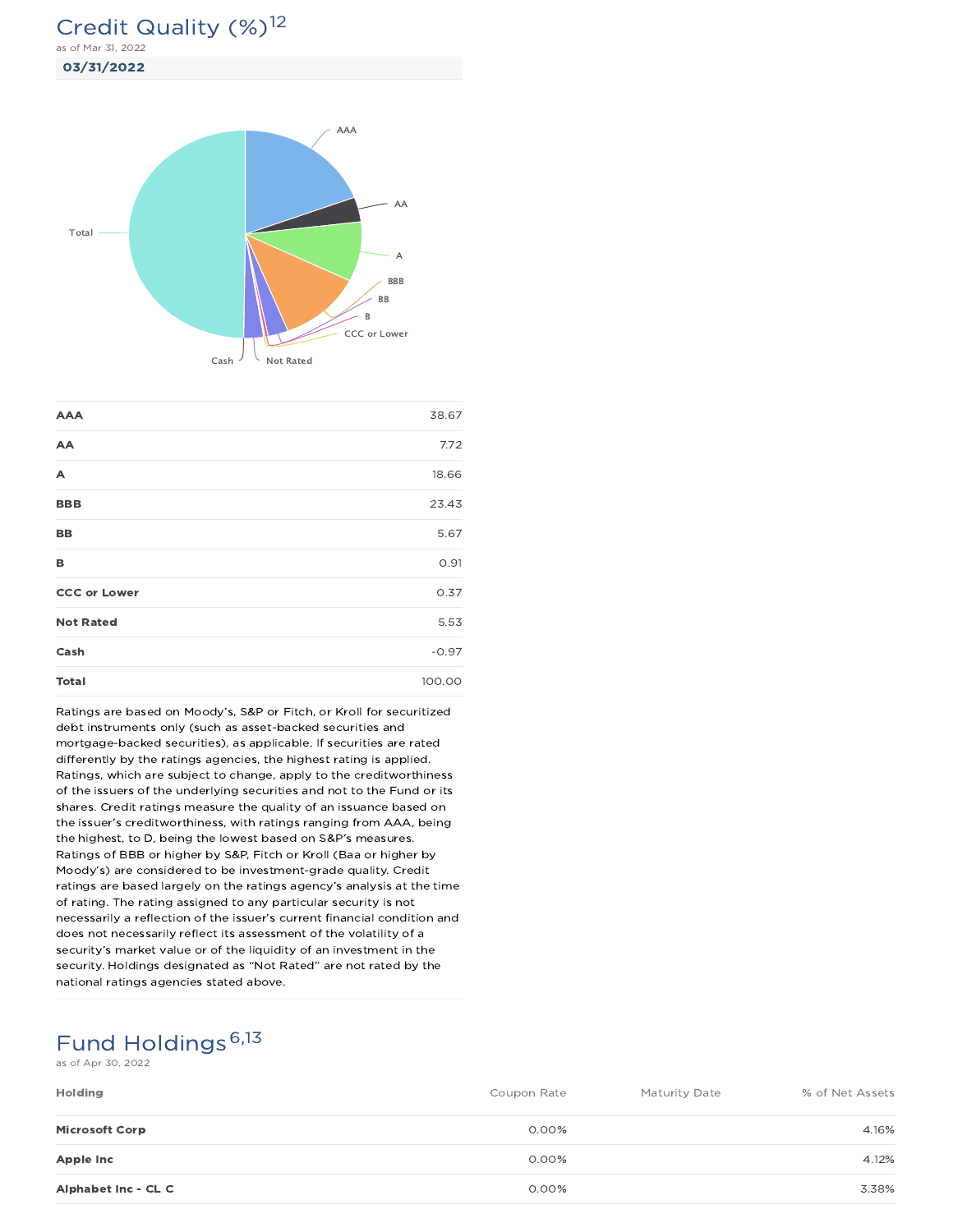| Holding                           | Coupon Rate | Maturity Date | % of Net Assets |
|-----------------------------------|-------------|---------------|-----------------|
| Amazon.com Inc                    | 0.00%       |               | 2.45%           |
| Coca-Cola Co                      | 0.00%       |               | 1.73%           |
| <b>MSILF GOVERNMENT PORTFOLIO</b> | 0.03%       | 12/31/2030    | 1.64%           |
| AbbVie Inc                        | 0.00%       |               | 1.54%           |
| <b>Visa Inc</b>                   | 0.00%       |               | 1.44%           |
| <b>Anthem Inc</b>                 | 0.00%       |               | 1.36%           |
| <b>Sysco Corp</b>                 | 0.00%       |               | 1.34%           |
| <b>View All</b>                   |             |               |                 |

Portfolio profile subject to change due to active management. Percentages may not total 100% due to rounding. Fund invests in one or more affiliated investment companies (Portfolios). Unless otherwise noted, references to investments are to the aggregate holdings of the Fund, including its pro rata share of each Portfolio in which it invests.

## About Risk:

The value of investments held by the Fund may increase or decrease in response to economic, and financial events (whether real, expected or perceived) in the U.S. and global markets. The value of equity securities is sensitive to stock market volatility. As interest rates rise, the value of certain income investments is likely to decline. Investments in debt instruments may be affected by changes in the creditworthiness of the issuer and are subject to the risk of non-payment of principal and interest. The value of income securities also may decline because of real or perceived concerns about the issuer's ability to make principal and interest payments. Contractual restrictions may impede the Fund's ability to buy or sell loans and loans may be subject to an extended settlement process. Investments in foreign instruments or currencies can involve greater risk and volatility than U.S. investments because of adverse market, economic, political, regulatory, geopolitical, currency exchange rates or other conditions. The Fund is exposed to liquidity risk when trading volume, lack of a market maker or trading partner, large position size, market conditions, or legal restrictions impair its ability to sell particular investments or to sell them at advantageous market prices. The impact of the coronavirus on global markets could last for an extended period and could adversely affect the Fund's performance. No fund is a complete investment program and you may lose money investing in a fund. The Fund may engage in other investment practices that may involve additional risks and you should review the **Fund prospectus** for a complete description.

6. Percent of total net assets.

10. Percent of total net assets for Stock Portfolio.

11. S&P 500 Index is an unmanaged index of large-cap stocks commonly used as a measure of U.S. stock market performance. Unless otherwise stated, index returns do not reflect the effect of any applicable sales charges, commissions, expenses, taxes or leverage, as applicable. It is not possible to invest directly in an index. Historical performance of the index illustrates market trends and does not represent the past or future performance of the fund.

12. Percent of bond holdings for the Core Bond Portfolio.

13. The following list reflects unaudited securities holdings (excluding derivatives positions). Holdings information may differ if presented as of trade date. Due to rounding, holdings of less than 0.005% may show as 0.00%. Portfolio information subject to change due to active management.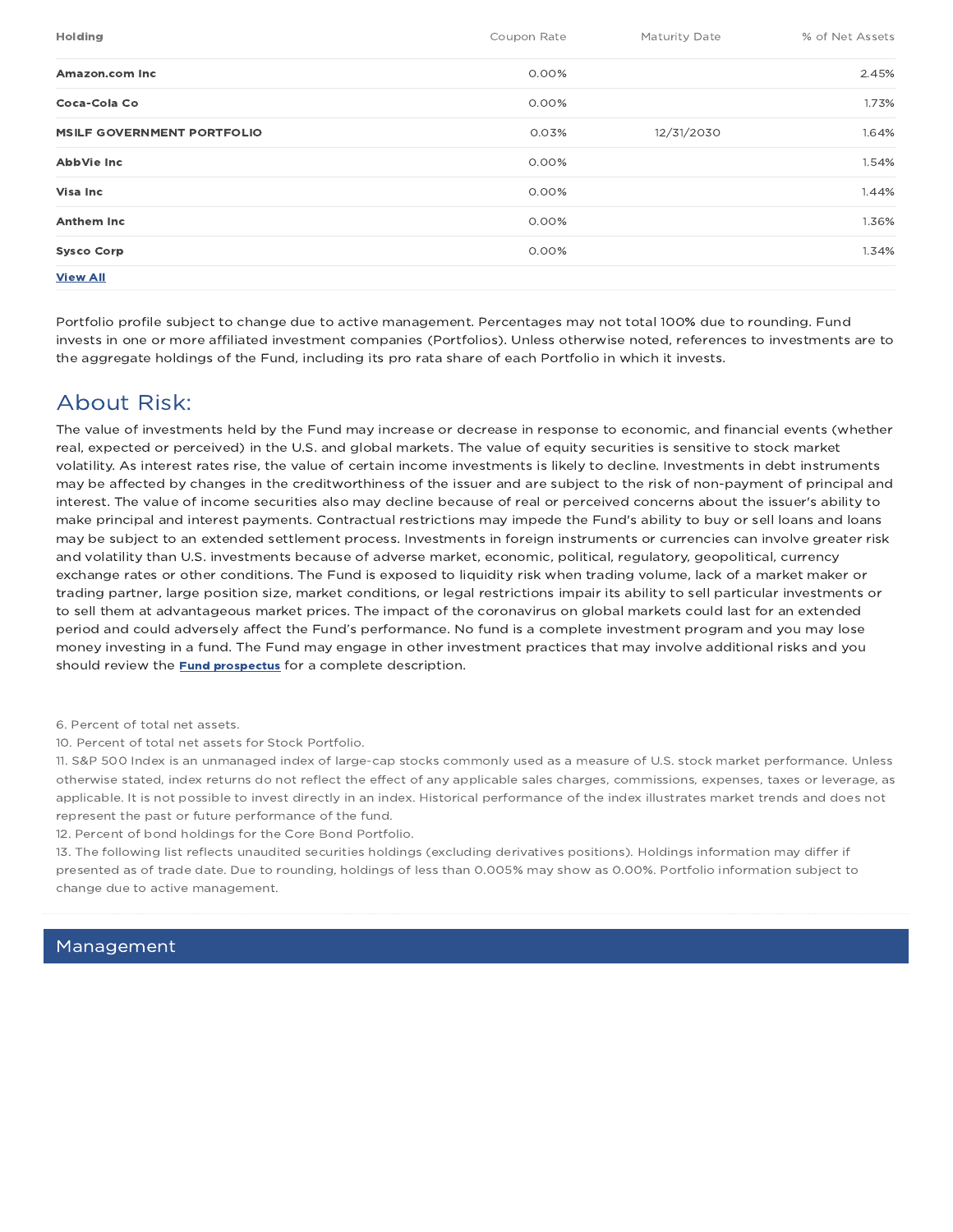

Charles Gaffney Managing Director, Portfolio Manager Joined Eaton Vance 2003

#### Biography

Charlie is a managing director of Morgan Stanley and a portfolio manager on the Eaton Vance Core Growth team. He is responsible for buy and sell decisions, portfolio construction and risk management for a number of Eaton Vance U.S. core equity strategies. He is a member of the Eaton Vance Equity Strategy Committee. He is also a vice president and portfolio manager for Calvert Research and Management. He joined Eaton Vance in 2003. Morgan Stanley acquired Eaton Vance in March 2021.

Charlie began his career in the investment management industry in 1996. Before joining Eaton Vance, he was a sector portfolio manager with Brown Brothers Harriman and a senior equity analyst with Morgan Stanley Dean Witter.

Charlie earned a B.A. from Bowdoin College and an MBA from Fordham University.

#### Education

- B.A. Bowdoin College
- M.B.A. Graduate School of Business, Fordham University

### Experience

• Managed Fund since 2009

#### Other funds managed

- Dividend Builder Fund
- **Stock Fund**



Vishal Khanduja, CFA Managing Director, Co-Head of US Multi-Sector Joined Eaton Vance 2016

#### Biography

Vishal Khanduja is the Co-Head of U.S. Multi-Sector and a portfolio manager on the Fixed Income team. He is responsible for buy and sell decisions and portfolio construction. He joined Eaton Vance in 2016. Morgan Stanley acquired Eaton Vance in March 2021.

Vishal began his career in the investment management industry in 2005. Before joining Eaton Vance, he was a senior vice president, portfolio manager and head of taxable fixed income for Calvert Investments. Previously, he was a vice president and portfolio manager at Columbia Threadneedle and associate director of fixed-income analytics at Galliard Capital.

Vishal earned a bachelor of engineering from VJTI, Mumbai, India and an MBA from the Tippie School of Management at the University of Iowa. He is a member of the CFA Institute and the CFA Society Boston. He is a CFA charterholder.

#### Education

- B.Eng. Veermata Jijabai Technological Institute, Mumbai
- M.B.A. Tippie School of Management, University of Iowa

#### Experience

Managed Fund since 2017

#### Other funds managed

- Core Bond Fund
- Total Return Bond Fund (formerly Eaton Vance Core Plus Bond Fund)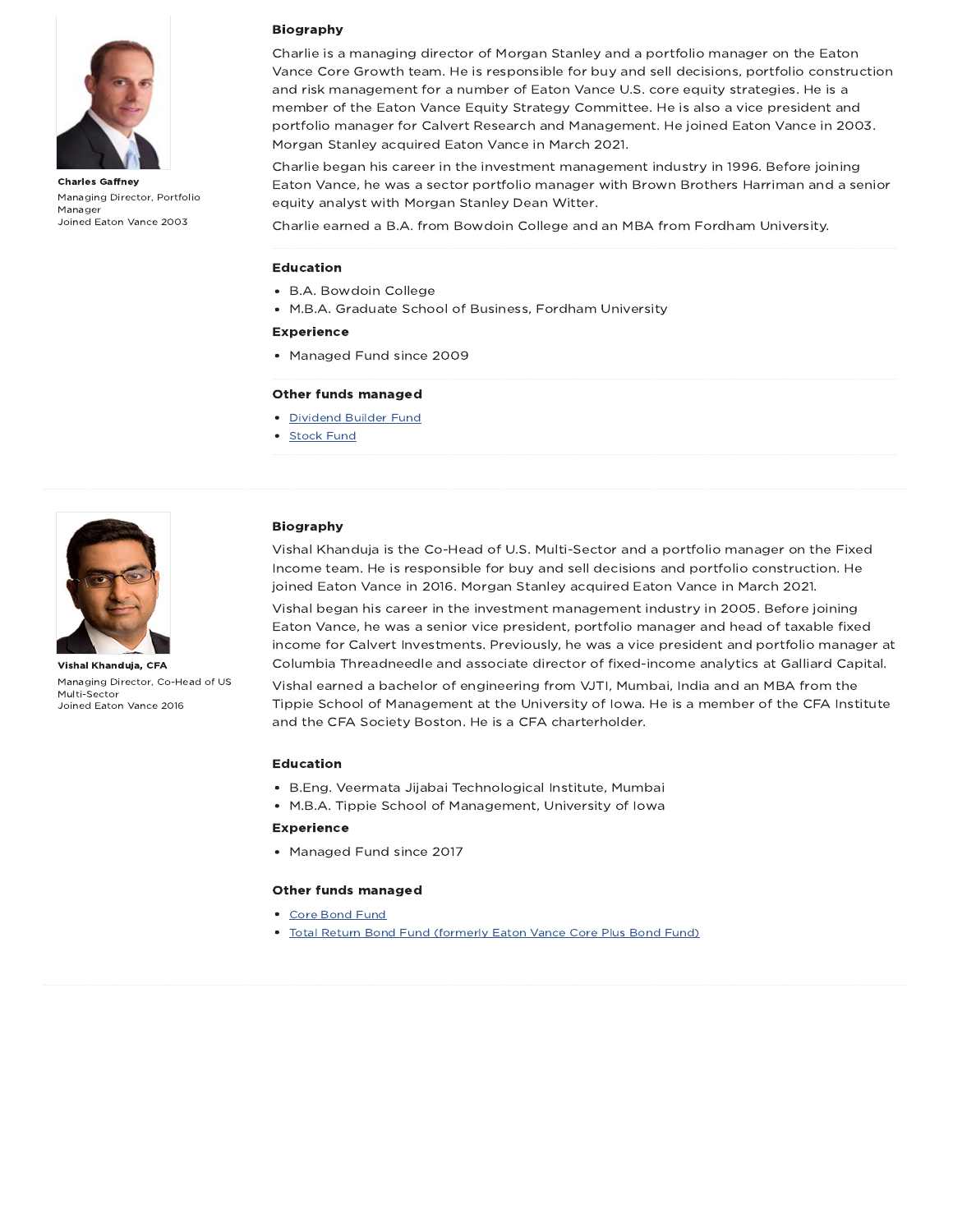

Brian S. Ellis, CFA Executive Director, Portfolio Manager Joined Eaton Vance 2016

### Biography

Brian Ellis is a portfolio manager on the Multi-Sector team. He is responsible for buy and sell decisions, portfolio construction and risk management for the firm's Multi-Sector strategies, including Calvert Research and Management Multi-Sector strategies. He joined Eaton Vance in 2016. Morgan Stanley acquired Eaton Vance in March 2021.

Brian began his career in the investment management industry in 2006. Before joining Eaton Vance, he worked as a portfolio manager of fixed-income strategies for Calvert Investments. He was previously affiliated with Legg Mason Capital Management (now ClearBridge Investments).

Brian earned a B.S. in finance from Salisbury University. He is a CFA charterholder and an FSA credential holder. He is a member of the CFA Institute and the CFA Society Boston.

#### Education

B.S. Salisbury University

### Experience

• Managed Fund since 2017

#### Other funds managed

- Core Bond Fund
- **Short Duration Inflation-Protected Income Fund**

### Literature

### **Literature**

Annual Report Download - Last updated: Dec 31, 2021

### Full Prospectus

Download - Last updated: May 1, 2022



Q1 Holdings

Download - Last updated: Mar 31, 2022

### Q3 Holdings

Download - Last updated: Sep 30, 2021



SAI

Download - Last updated: May 1, 2022

Semi-Annual Report Download - Last updated: Jun 30, 2021

Summary Prospectus Download - Last updated: May 1, 2022